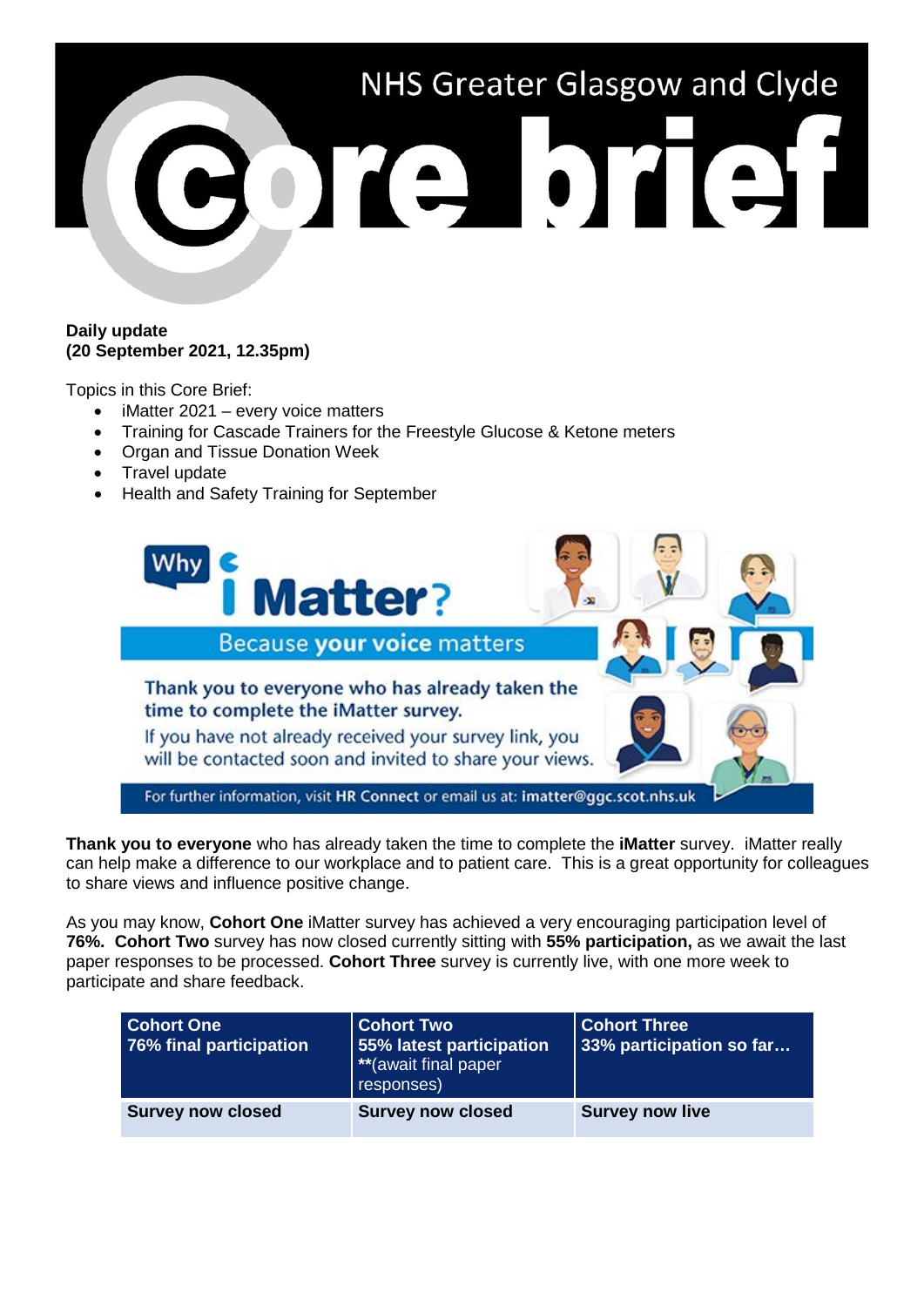| Women & Childrens              | <b>North Sector</b>                                |
|--------------------------------|----------------------------------------------------|
| South Sector                   | <b>Estates and Facilities</b>                      |
| <b>Board Nurse Directorate</b> | <b>Glasgow City HSCP</b>                           |
| <b>West Dunbartonshire</b>     | <b>Renfrewshire HSCP</b>                           |
| <b>HSCP</b>                    | Finance                                            |
| Diagnostics                    | <b>Clyde Sector</b>                                |
|                                | <b>Board Medical Directorate</b>                   |
|                                | <b>Board Admin</b>                                 |
| eHealth                        | <b>Inverclyde HSCP</b>                             |
|                                | Out of Hours                                       |
|                                |                                                    |
| <b>Action Planning Stage</b>   | One more week to share<br>views                    |
|                                | <b>Regional Services</b><br>East Renfrewshire HSCP |

This is an excellent opportunity for you to feedback regarding your employee experience at NHS Greater Glasgow and Clyde, designed to help continuously improve our overall staff experience.

Please be assured that your responses are anonymous, all feedback received will be treated in strictest confidence. Results and general themes will be communicated and robust action plans will be developed throughout October and November.

Please share your views, and help to continuously build a better workplace.

## **Training for Cascade Trainers for the Freestyle Glucose & Ketone meters**

Due to current restrictions, Biochemistry across NHSGGC has been unable to deliver 'Face to Face' training for ward based Cascade/Link Nurse trainers.

To help alleviate this, Abbott Diabetes Care have offered to trial some remote training via their 'LiveStorm' platform. Staff across NHSGGC can link remotely to these sessions which will cover the fundamentals which the cascade trainer will need to be aware of when delivering training and counter signing training check lists for colleagues.

The dates and times scheduled are: Wednesday 22 September - 14.00 Thursday 23 September - 11.30

Sessions will take approximately 45 minutes and we would expect staff to stay for the whole session.

If you wish to participate please click on the link below and register. [https://app.livestorm.co/abbott-uk-hospital/nhs-greater-glasgow-and-clyde-freestyle-precision-pro-glucose](https://app.livestorm.co/abbott-uk-hospital/nhs-greater-glasgow-and-clyde-freestyle-precision-pro-glucose-and-ketone-meter-training?type=detailed)[and-ketone-meter-training?type=detailed](https://app.livestorm.co/abbott-uk-hospital/nhs-greater-glasgow-and-clyde-freestyle-precision-pro-glucose-and-ketone-meter-training?type=detailed)

#### **Organ and Tissue Donation Week**

As Organ and Tissue Donation Week (20–26 September) gets underway, people are being encouraged to leave no doubt about their donation decision.

Everyone has a choice under Scotland's opt out system of organ and tissue donation – to be a donor or opt out of donation. Whatever you decide, it's important to make it known.



If people haven't recorded a decision about donation, then it will be assumed they have agreed to donate certain organs and tissue for transplantation, unless they are in a group for whom the law doesn't apply.